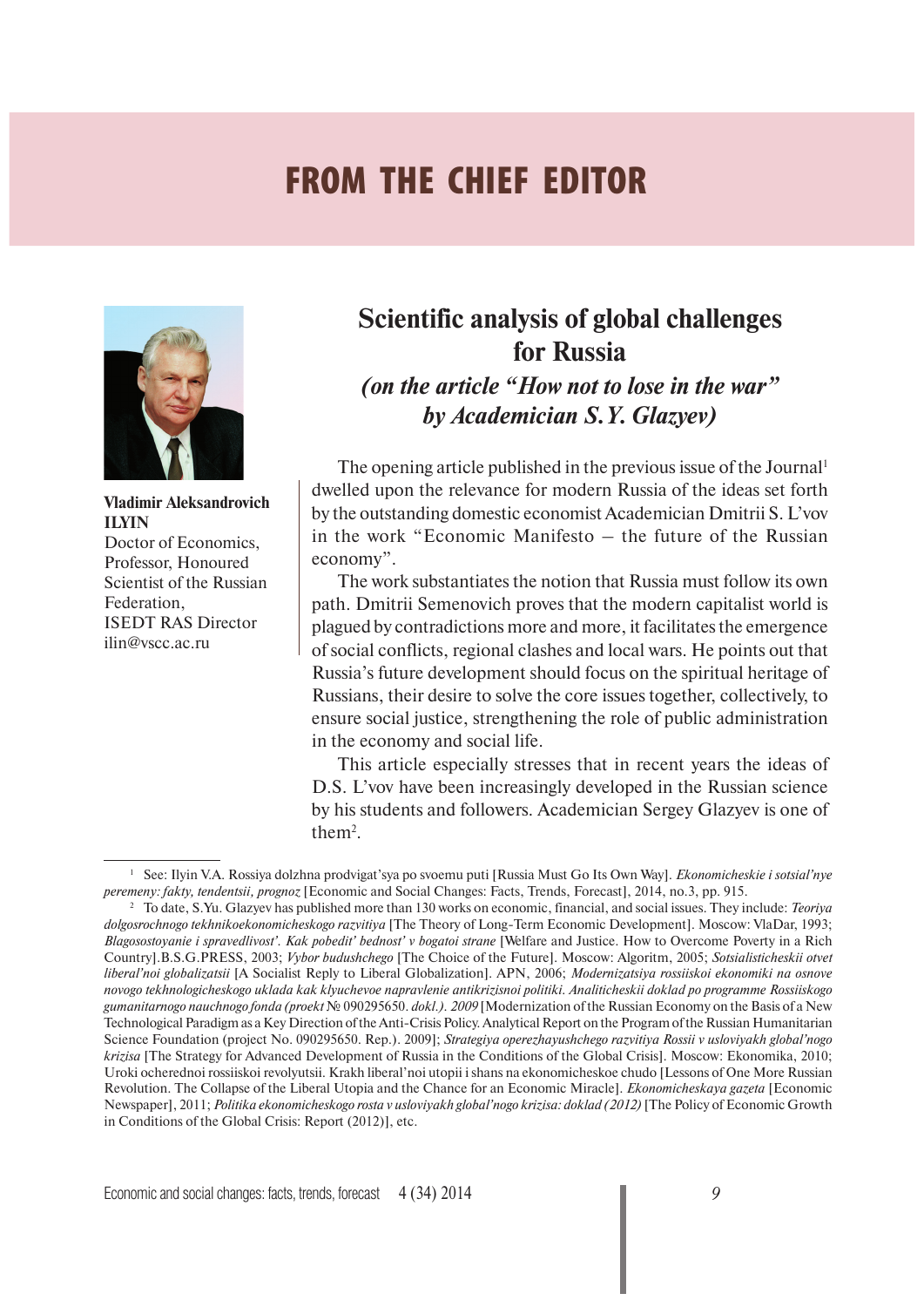In 2013 a report of the Russian Academy of Sciences "Russia on its way to the modern, dynamic and efficient economy"3 was prepared under the editorship of Academicians A.D. Nekipelov, V.V. Ivanter and S.Yu. Glazyev. The report was submitted to the President of the Russian Federation V.V. Putin in February 2014 and it was discussed at length at the meeting of the President with the expert group of economists of the Russian Academy of Sciences<sup>4</sup>.

S.Yu. Glazyev's economic and political erudition, his constant involvement in the scientific analysis of the processes taking place in our country, given its position in an increasingly globalizing world, were clearly manifested in his recent article "How not to lose the war"<sup>5</sup>, which examines the Ukrainian crisis in the context of global economic changes that create objective prerequisites for escalation of political and military tension in international relations, forecasts its implications for modern Russia, sets out a vision of the structure and essence of measures aimed to overcome their negative impact on Russia's future.

In our opinion, the article contains the science-based formulation of these issues. It not only provides an analysis of the current geopolitical position of Russia; it is also a major step in scientific research into the issue, many things that were not spoken of until recently are called by their proper names in the article. But the value of this article does not end here. It is distinguished by extensive argumentation, by the use of classical and modern theoretical-andmethodological approaches to the problem, by the clear structure, by the application of tools of the modern scientific analysis of economic, social and political phenomena.

The article opens with an extensive section, which describes the fields of conflict in the Ukrainian crisis.

S.Yu. Glazyev believes that the first notional field of conflict here refers to the political structure of Ukraine. This field was initially formed on the background of long-standing demands of the population in Donbass and other areas in the South-East of Ukraine for federalization and recognition of the Russian language by the Ukrainian government.

The second notional field of conflict is the so-called European choice of Ukraine. It was supported by activists of Maidan and by European officials and politicians, who support the opposition.

These two conflicts cannot be resolved by violence. The war in Ukraine is not aimed at that. Glazyev proves that conceptually, it has Nazism as its core. The propaganda campaign adopted by Kiev junta fills public consciousness with misanthropic notions concerning their opponents by calling them, say, "subhumans". They are denied the right to express their position, they are allowed to be burnt alive and killed. It is the Nazi semantic field that generates major tension in the conflict and explains the use of violence for its resolution.

The essence of the question, according to S.Yu. Glazyev, lies in the conflict field that has been present for many centuries. This is the field of aggression of the West against Russia.

It is the United States that is currently bearing the banner of this aggression. Americans

<sup>3</sup>  *Rossiya na puti k sovremennoi dinamichnoi i effektivnoi ekonomike* [Russia on the Way to a Modern Dynamic and Efficient Economy]. Ed. by Academicians A.D. Nekipelov, V.V. Ivanter, S.Yu. Glazyev. Russian Academy of Sciences. Moscow, 2013. 93 p.

<sup>4</sup> Transcript of the Meeting of V.V. Putin and economists of the Russian Academy of Sciences on February 19, 2014. Available at: http://www.kremlin.ru/transcripts/20291 5

 $5$  Full text of the article (over 90 standard typewritten pages) is available online at: http://www.glazev.ru/sodr\_ ssn/368/.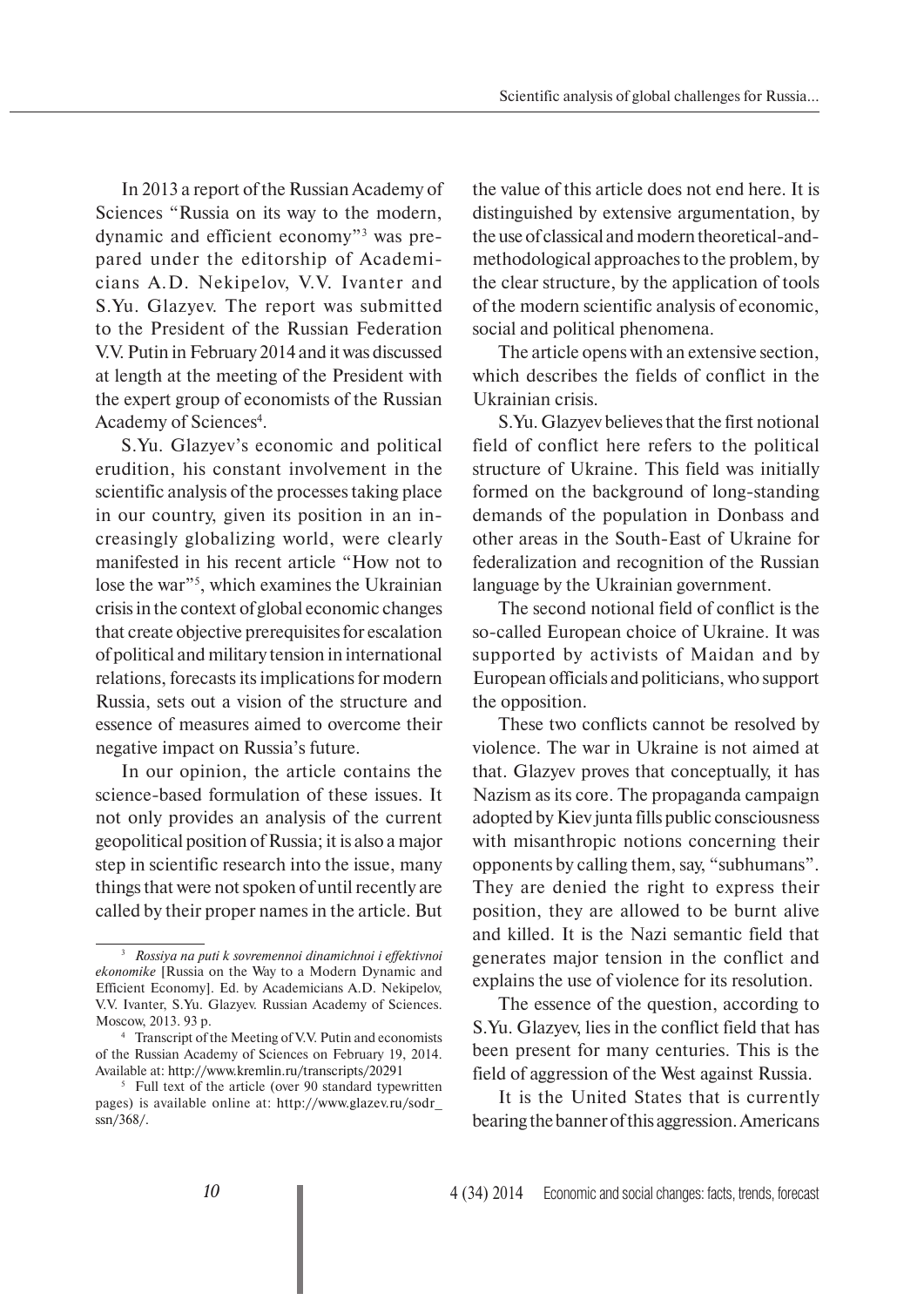are truly convinced of their superiority over all other peoples of the world. The cult of American exceptionalism is the foundation that allows the U.S. authorities to punish other peoples up to physical destruction, in case of their unwillingness to submit. The very sense of submission is determined by economic interests of American capital, which provide for the full opening of the borders for American goods and capital, for the introduction of American standards of living, for the use of the U.S. dollar as a reserve currency and the means of international payments.

In full compliance with the Anglo-Saxon tradition "divide and rule", American ideologists fill Ukrainian Nazis with a cult of hatred and superiority over the Russians, who were proclaimed guilty for all the troubles and offences of the Ukrainian people.

Support provided to Ukrainian nationalists by Europe is also stimulated by America's interests in ensuring its global dominance, which is currently manifested virtually in all possible spheres – economic, financial, military, and ideological. S.Yu. Glazyev provides extensive analytical data that prove irrefutably that the U.S. is the only force that benefits from the escalation of the Ukrainian conflict.

An objective basis for expansion of the conflict into global political and military tensions consists in the problems associated with the replacement of the structures of existing technological mode and the formation of the structures of the new one.

By instigating a major war in Europe, the U.S. intends to survive the crisis that is covering the country due to fading efficiency of the dominant technological mode, and then to reach a new long wave of economic growth.

At the same time, according to Glazyev, as for the world economy in general, we can talk about one of the three scenarios for further development of the events in the medium term.

The optimistic scenario envisages the transfer of the crisis into a controlled mode, allowing the leading countries to channel the decline in obsolete sectors of the economy and in peripheral regions, and to allocate the remaining resources to the rise of innovation activity and rapid growth of the new technological order.

The catastrophic scenario implies the collapse of the existing U.S.-centered financial system, the formation of relatively selfsufficient regional monetary and financial systems and the destruction of the most part of international capital.

And finally, the inertial scenario envisages the increasing chaos and destruction of many institutions both in the core and on the periphery of the world economy, new centers of economic growth will emerge in the countries that will be the first to ride on a new long wave of economic growth. This scenario is the most interesting for American elites.

Having performed a comprehensive analysis of the nature and content of the strategy and tactics of American politicians, S.Yu. Glazyev proves that the Ukrainian crisis was initially organized by the USA against Russia.

The direct goal of the crisis was to separate Ukraine from Russia; this separation is formalized by the subordination of Ukraine to the European Union in the form of association, by which Ukraine gives its sovereign rights in the regulation of foreign economic activity, foreign and defense policy, and other issues including social, to Brussels. Essentially, this leads to European occupation of Ukraine, and Euro-fascism becomes a means of American aggression.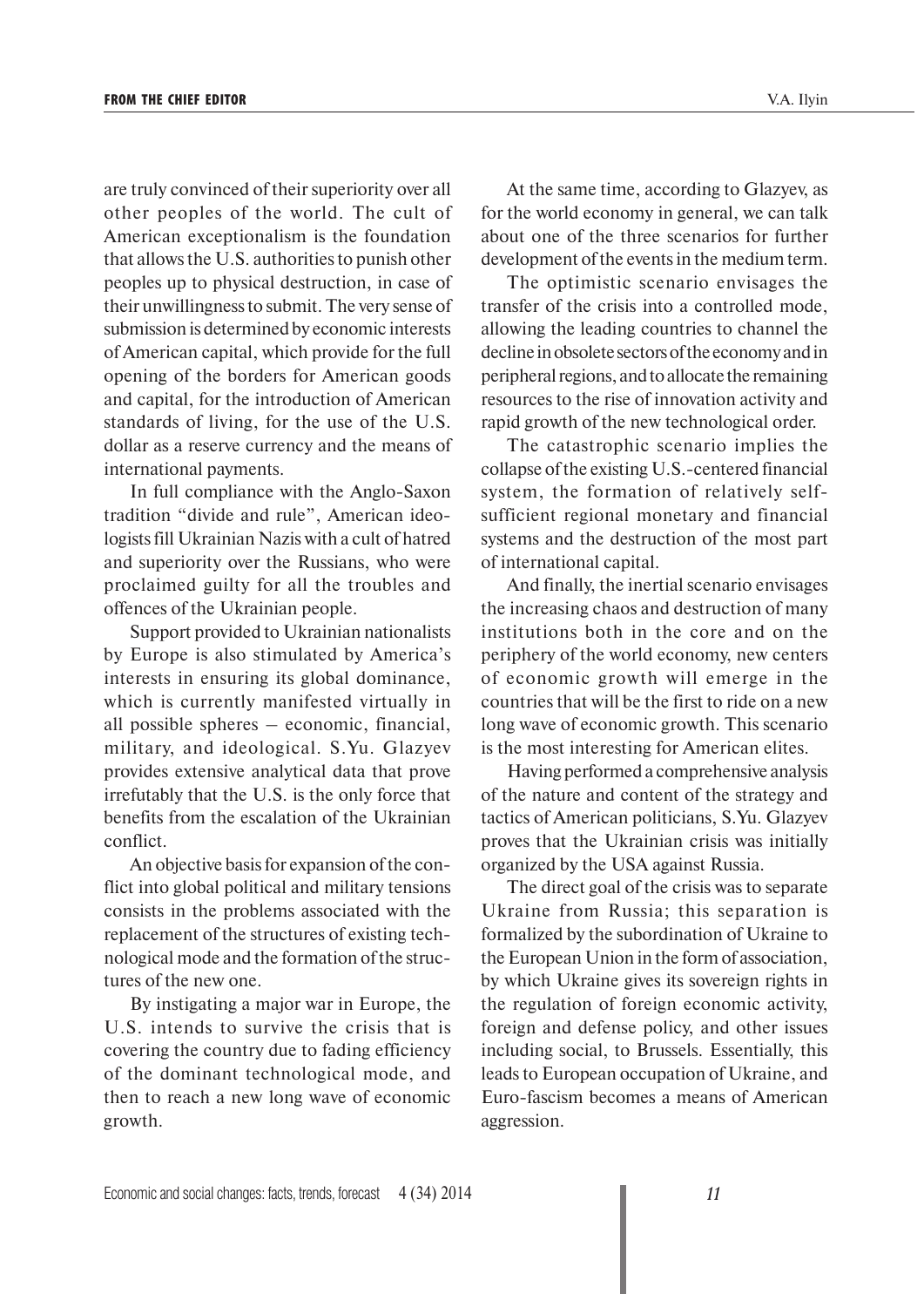The current outrageous anti-Russian hysteria in Ukrainian media looks like a response to the Crimean drama only to a superficial observer. In fact, as S.Yu. Glazyev points out, there emerges a Ukrainian version of Euro-fascism as the main tool for instigating a world war against Russia.

Being an objective and responsible scientist, S.Yu. Glazyev focuses mainly on what should be done to prevent a war with Russia, and if the war breaks out, how to win it.

According to the Academician, in order to prevent the war, first of all is necessary to undermine the forces that incite it – economic, informational, political and ideological foundations of their influence. The article sets out ways, methods and tools that can contribute to the erosion of these foundations.

S.Yu. Glazyev points out that in order to find a successful solution to this issue, it is extremely important to form a global anti-war coalition that should offer clear principles of streamlining and harmonization of sociocultural and economic relations in the world.

Their foundation is the sum of values shared by the main cultural-civilizational societies. These values include, in particular, the principles of non-discrimination (equality of people, without division into "us" and "them"), fairness and responsibility, social protection mechanisms, legal form of the rights and freedoms of citizens.

S.Yu. Glazyev distinguishes the main components of the anti-crisis program of the anti-war coalition. It should be based on the principles of mutual benefit and fair competition in global financial and economic relations, by eliminating the monopolization of the functions of international economic exchange in anyone's private or national interests. The anti-war coalition should put forward its peaceful alternative to the arms race in stimulating the development of a new technological mode.

At the same time S.Yu. Glazyev notes: "Even if we manage to prevent the internationalization of the Ukrainian conflict and curb the outbreak of war against Russia in Europe, the risk of its instigation will remain until the U.S. does not abandon its claims to global domination. The U.S. is pushed toward a world war by the above objective regularities of global economic and political dynamics. Understanding them allows us to forecast political and military activity for the next decade".

According to the forecasts of long cycles of political activity described in the article, the peak of international military and political conflicts will fall on 2016–2018. According to the same forecasts, the most dangerous period for Russia will start in the early 2020s, when developed countries and China will begin their technological rearmament, and the United States and other Western countries will come out of the 2008–2018 depression and will make a new technological leap. To avoid Russia's lagging behind in this dangerous time (according to Glazyev, it is the most negative scenario that leads to the collapse of the country), it is necessary to conduct a system internal and external policy aimed to strengthen national security and economic self-sufficiency, to enhance Russia's international competitiveness and promote the priority development of national economy, mobilization of society and modernization of the military-industrial complex.

All this is crucially important for our country in the current situation: a coordinated large-scale attack has been launched against Russia by the U.S. and its allies. An economic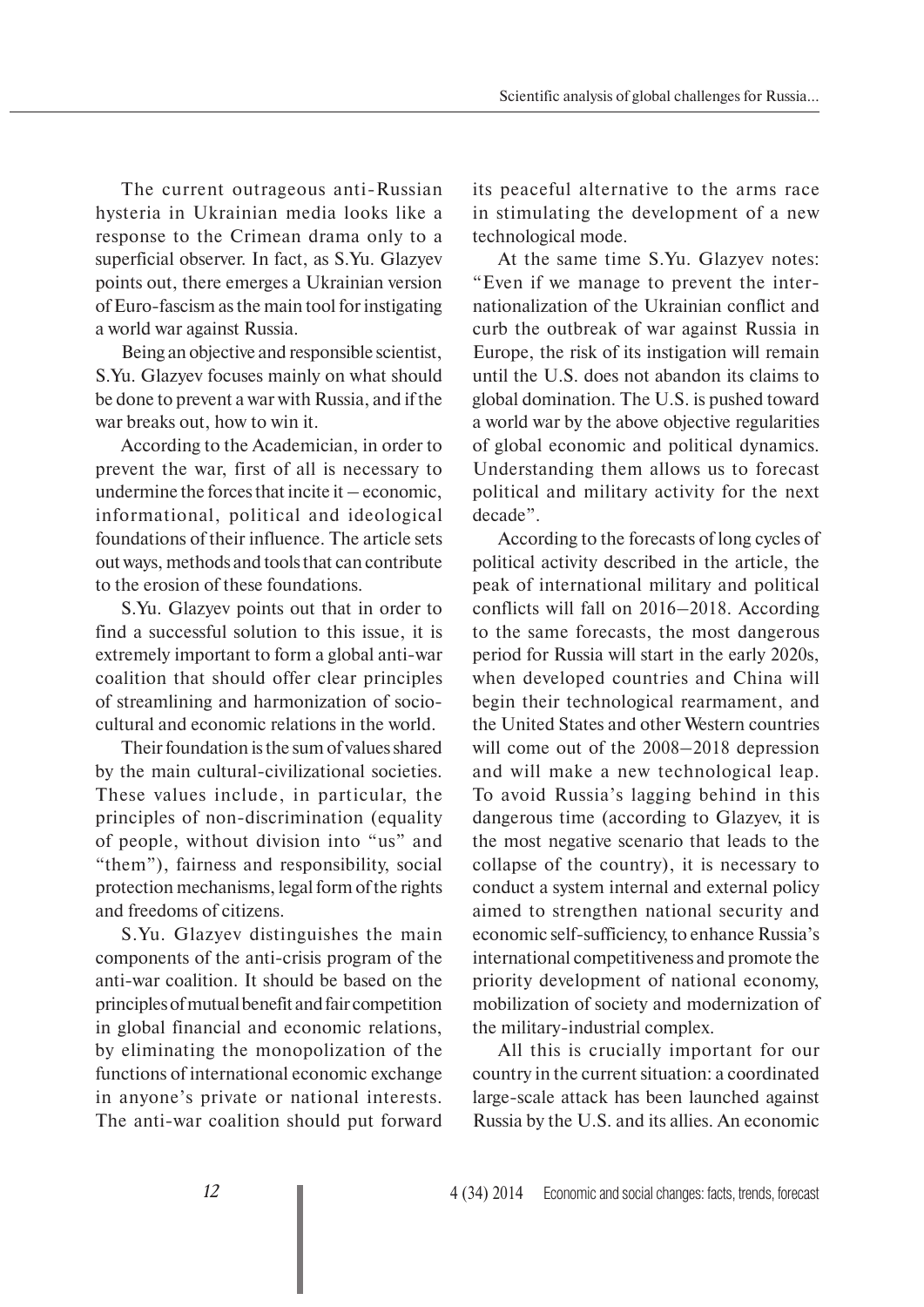war has been actually waged under the guise of sanctions against us. The purpose of this war is complete destruction of modern Russia. It is critically important for the U.S., after it broke into the sphere of Russia's vital interests, to support and accelerate the implementation of the strategy of the elite, who seized power in Kiev<sup>6</sup>.

Glazyev proposes strategic and tactical measures that will allow us to win the war. These measures are as follows:

– access to the development of mineral resources and other strategic industries should be granted only to the companies fully owned by Russia;

– the end owners of strategic enterprises should register their property in Russia;

– companies located in the offshores should pay taxes in full;

– the channels of illegal and half-legal withdrawal of money abroad should be closed;

– taxes on financial speculation and on export of capital should be introduced;

– dollar assets should be converted into gold and the currency of friendly countries;

– export of hydrocarbons, metals and other products should be carried out only in rubles;

– state-owned companies should stop taking foreign loans.

As the author notes, the implementation of these and other measures of advanced development and modernization of Russia's economy requires great coherence and certain solidarity of the main social groups of Russian citizens. This implies drastic reduction of social inequality that generates antagonistic and alienated attitude of the citizens toward the policy of the state.

According to S.Yu. Glazyev, these goals can be achieved if the following measures are implemented:

– increase of the subsistence level up to the real value of the basic food basket, and the revision of its content taking into account the actual consumption patterns of the people, their needs in health and education;

– increase of the minimum wage up to the poverty line;

– creation of new jobs, promotion of small and medium business;

– introduction of the progressive scale of taxation of income, inheritance and luxury goods;

– creation of the necessary conditions for enhancement of human capital and improvement of moral climate in the society through the revival of traditional spiritual values. At that it is the system of public administration that requires moral rehabilitation in the first place.

This list is not new; it summarizes the vision of the main directions of the strategy of actions for the Russian authorities; these directions are advocated by representatives of Russian science and the public, as they consider it extremely dangerous to move toward further liberalization of economic and social life in Russia. In this regard we note that the solutions to the problems identified by S.Yu. Glazyev were constantly in the focus of attention of Russia's

<sup>&</sup>lt;sup>6</sup> In this regard, we cannot but agree with the conclusion of S.M. Mironov, the head of the faction of the party "Just Russia" in the State Duma. He says that Kiev regime is preparing for a big war. Under the patronage of the United States of America and under the supervision of American instructors it can embark on any power gamble. See: Speech of S.M. Mironov at the Meeting of V.V. Putin with members of political parties represented in the State Dumа. Transcript of the Meeting. Available at: http://news.kremlin.ru/transcripts/46451.

Many other well-known experts, specialists and analysts speak about the reality of military claims. For instance, V. Shurygin concludes: "It is high time to realize that we are at war. But not with Ukraine, which in its current condition would not survive even for six months, but with the strongest world power – the U.S., which is behind it" (Shurygin V. Boinya № 4 [Massacre No. 4]. *Zavtra* [Tomorrow], 2014, no.32 (1081), August, p. 2).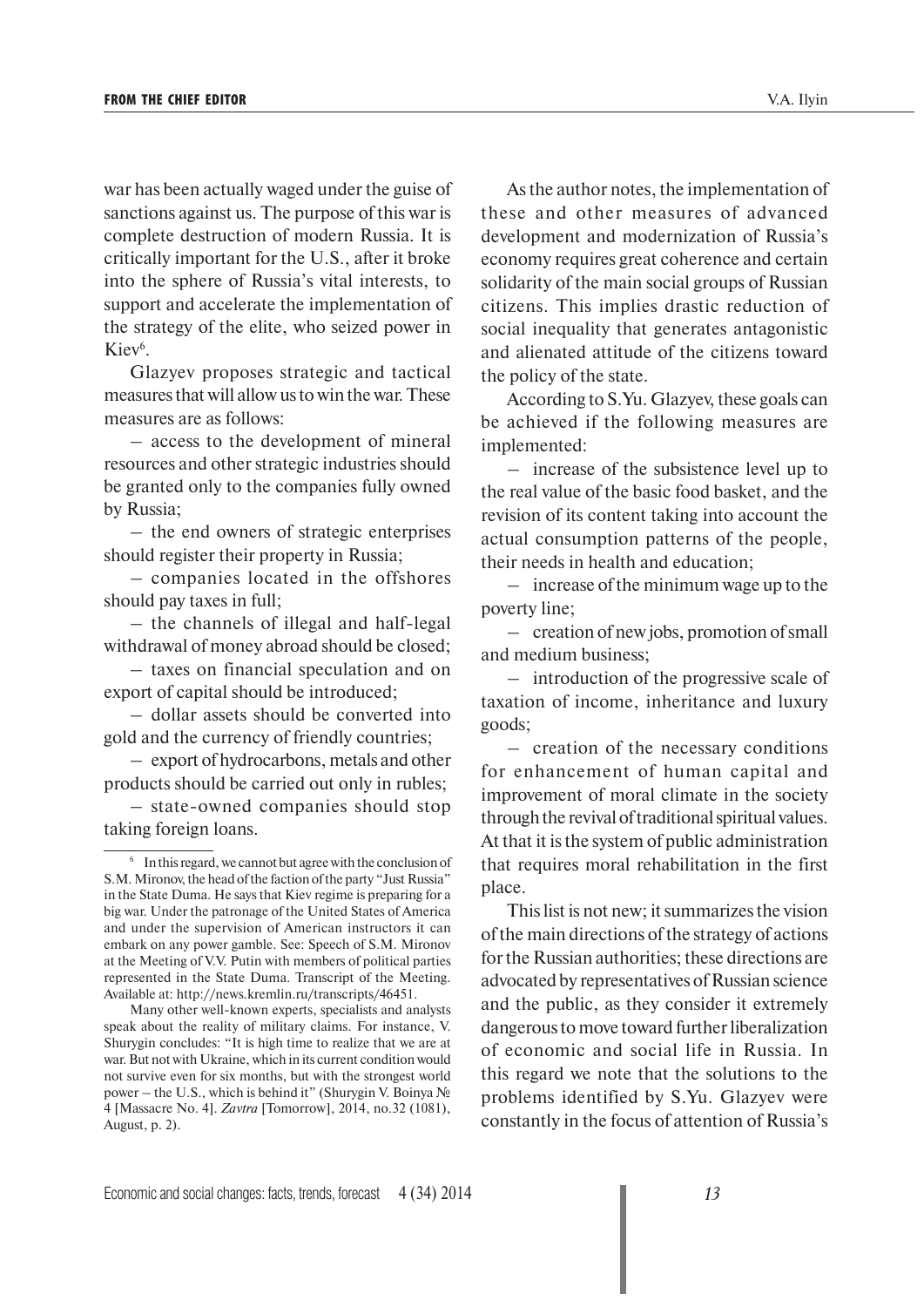Scientific analysis of global challenges for Russia...

scientific community<sup>7</sup>. The majority of issues of our Journal are devoted to them<sup>8</sup>.

Over a month has passed since the publication of S.Yu. Glazyev's article. Its full or concise text is posted on numerous Russian and foreign websites. The scientist's opinion is actively supported by sensible people. But actual measures that are being implemented in the present-day life of our country, in the policy and practice of its leadership – this is what is crucially important.

The expert community, and the parliamentary parties note that V.V. Putin, as the top government official, pursues a policy of realism more actively, and it gains support of most of Russia's population  $-85.3\%$ , according to WCIOM9 , which exceeds the level of 2007  $(80.8\%)$ .

V.V. Putin outlined the policy of realism at the Munich Conference on Security Policy in February 2007, when he expressed his view on the essence of American and European policy

8 These problems, in particular, were the subject of the following publications in the Journal's issues of 2012–2013 and the first half of the current year: Gubanov S.S. Neoindustrial'naya model' razvitiya i ee sistemnyi algoritm [Neo-Industrial Development Model and Its System Algorithm], 2014, no.3; Lokosov V.V. Perekhod ot ekstensivnoi k intensivnoi demograficheskoi politike [The Transition from Extensive to Intensive Demographic Policy], 2014, no.3; Shabunova A.A., Lastochkina M.A. Preodolenie sotsial'nogo neravenstva kak impul's k sotsiokul'turnoi modernizatsii [Overcoming Social Inequality as an Impetus to Socio-Cultural Modernization], 2014, no.3; Gusakov M.A. Vyyavlenie napravlenii i putei transformatsii nauchno-innovatsionnogo prostranstva regionov raznogo tipa [Identification of Directions and Ways to Transform the Scientific and Innovation Space in Different Regions], 2014, no.3; Ilyin V.A., Shabunova A.A. Sotsiologicheskoe izmerenie effektivnosti gosudarstvennogo upravleniya [Sociological Assessment of Public Administration Efficiency], 2014, no.2; Popova L.A. Otsenka effektivnosti gosudarstvennykh demograficheskikh initsiativ [Evaluation of Efficiency of the Public Demographic Initiatives], 2014, no.1; Lapin N.I. O strategii integrirovannoi modernizatsii [On the Strategy of Integrated Modernization], 2014, no.1; Ilyin V.A. Novaya povestka dnya i effektivnost' gosudarstvennogo upravleniya [New Agenda and State Management Efficiency], 2013, no.5; Povarova A.I. Regional'nyi byudzhet 2013–2015: stabil'nost' ili vyzhivanie? [Regional Budget for 2013 – 2015: Stability or Survival?], 2013, no.1; Uskova T.V. O roli investitsii v obespechenii ustoichivogo ekonomicheskogo rosta [On the Role of Investments in Sustainable Economic Growth], 2013, no.6; Terebova S.V. Malyi biznes kak faktor povysheniya urovnya zanyatosti i dokhodov naseleniya regiona [Small Business as the Factor Increasing the Employment Rate and Incomes of the Population], 2013, no.5; Povarova A.I. Neeffektivnoe administrirovanie NDS kak ugroza ekonomicheskoi bezopasnosti Rossii [Inefficient VAT Administration as a Threat to Russia's Economic Security], 2013, no.2; Selin V.S., Selin I.V. Otsenka vozmozhnostei i faktorov innovatsionnogo razvitiya regional'noi ekonomiki [Assessment of Opportunities and Factors Promoting Innovation Development of the Regional Economy], 2013, no.4; Ilyin V.A. Na trudnom puti k sil'nomu grazhdanskomu obshchestvu [On the Difficult Way to Strong Civil Society], 2012, no.6; etc.

9 Database of the Russian Public Opinion Research Center. Available at: http://www.wciom.ru

<sup>7</sup> Aganbegyan A.G. Sotsial'no ekonomicheskoe razvitie Rossii: analiz i prognoz [Socio-Economic Development of Russia: Analysis and Forecast]. *Problemy prognozirovaniya* [Problems of Forecasting], 2014, no.4; Amosov A. Ob ekonomicheskom mekhanizme novogo industrial'nogo razvitiya [About the Economic Mechanism of the New Industrial Development]. *Ekonomist* [The Economist], 2014, no.2; Bobkov V. O sotsial'nom izmerenii novogo etapa razvitiya [About the Social Dimension of the New Stage of Development]. *Ekonomist* [The Economist], 2013, no.5; Gurvich E., Prilepskii I. Kak obespechit' vneshnyuyu ustoichivost' rossiiskoi ekonomiki [How to Secure External Sustainability of the Russian Economy]. *Voprosy ekonomiki* [Economic Issues], 2013, no.9; Delyagin M. Krakh optimisticheskikh illyuzii i otpravnoi punkt rossiiskogo vyzdorovleniya [Destruction of Optimistic Illusions and Starting Point for Economic Recovery]. *Rossiiskii ekonomicheskii zhurnal* [Russian Economic Journal], 2014, no.1; Ivanter V.V., Uzyakov M.N., Ksenofontov M.Yu., Shirov A.A. et al. Novaya ekonomicheskaya politika – politika ekonomicheskogo rosta [New Economic Policy – the Policy of Economic Growth]. *Problemy prognozirovaniya* [Problems of Forecasting], 2013, no.6; Idrisov G., Sinel'nikov Murylev S. Byudzhetnaya politika i ekonomicheskii rost [Budget Policy and Economic Growth]. *Voprosy ekonomiki* [Economic Issues], 2013, no.8; Kvint V.A., Okrepilov V.V. Kachestvo zhizni i tsennosti v natsional'nykh strategiyakh razvitiya [Quality of Life and Values in National Development Strategies]. *Vestnik RAN* [Herald of the Russian Academy of Sciences], 2014, vol. 84, no.5; Kleiner G. Kakaya ekonomika nuzhna Rossii i dlya chego (opyt sistemnogo issledovaniya) [What Kind of Economy Does Russia Need and for What Purpose? (An Attempt of System Analysis)]. *Voprosy ekonomiki* [Economic Issues], 2013, no.10; Knyazev Yu. Perspektivy rossiiskoi ekonomiki: shans na uskorenie [Prospects of Russia's Economy: a Chance of Acceleration]. *Obshchestvo i ekonomika* [Society and Economics], 2014, no. 23; Komkov N.I. Kompleksnoe prognozirovanie nauchno tekhnicheskogo razvitiya: opyt i uroki [Complex Forecasting of Scientific-and-technological Development: Experience and Lessons]. *Problemy prognozirovaniya* [Problems of Forecasting], 2014, no.3.